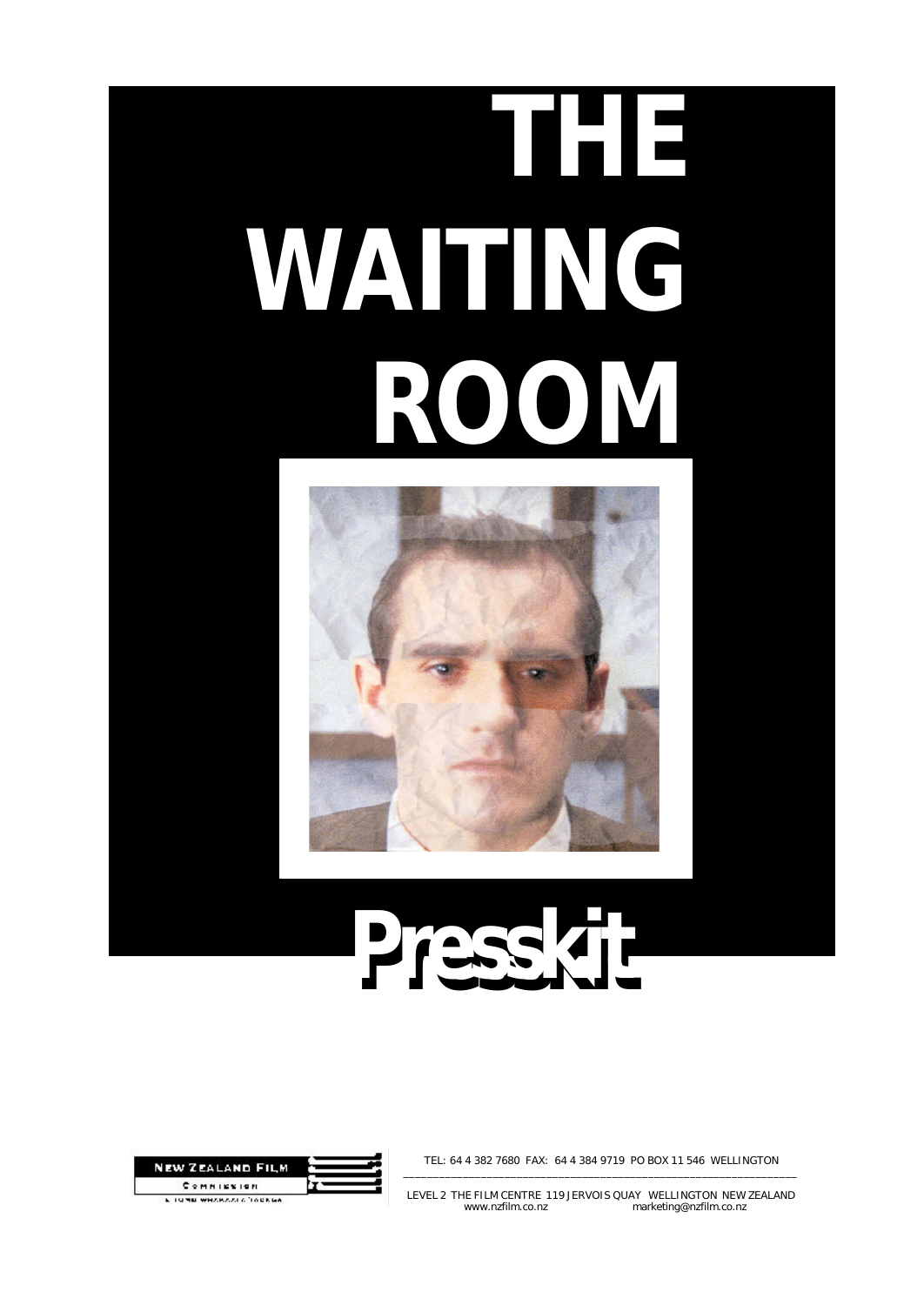#### Production Notes

| Writer:<br>Director:<br>Producer:<br><b>Production Company:</b> |            | Ian Hughes<br>Ian Hughes<br>Emma Barnes<br>The Sugar Factory |        |              |
|-----------------------------------------------------------------|------------|--------------------------------------------------------------|--------|--------------|
| Colour                                                          | 13 minutes | $35 \text{ mm}$                                              | 1:1.85 | Dolby Stereo |
|                                                                 |            |                                                              |        |              |

### Synopsis

A man enters an anonymous waiting room and is issued a number by a female receptionist. When his number comes up he'll be allowed to ask a single question of an unknown Big Brother. The man debates the usefulness of this with an older man; who is also waiting, but is accepting of the circumstances. The man tries various subtle ways of getting the receptionist's attention. In the end he suggests leaving with her and she agrees. The older man remains waiting.

#### Director's Notes

 *The Waiting Room* was written in 1995 while I was living in the city of Prague. Hometown of Franz Kafka. It wasn't until I lived there that I fully comprehended his work. Life was a constant spiral of bureaucracy and logical mind-bending. For a city of 1.5 million this created lines that would stretch forever. People were actually paid to stand in line for others.

 But as a foreigner there was another world that had no law or logic. I lived there for nine months renting and working without officialdom knowing anything about me because to actually live legally took more effort, stamps, forms and lining up than was humanly possible.

 To stay or work you needed to go to one specific police station on the edge of the city to get your passport stamped. There you would stand in line outside a door

that had nothing but a handwritten sign that said "Do Not Knock". It could then take two days to be told you had lined up in the wrong place!

*The Waiting Room* is a black comedy about the afterlife. Heaven is in an old pragmatic public building that has been repaired, patched and repainted many times. Equipment has been updated at various times but with no real overall plan. It has become an institution infected with all that infects institutions: tiredness, boredom, petty power games and systems that are someone else's problem, someone else's responsibility.

It is also about the circumstances we find ourselves in that are not of our making. The three characters are stuck together in that room. All there for different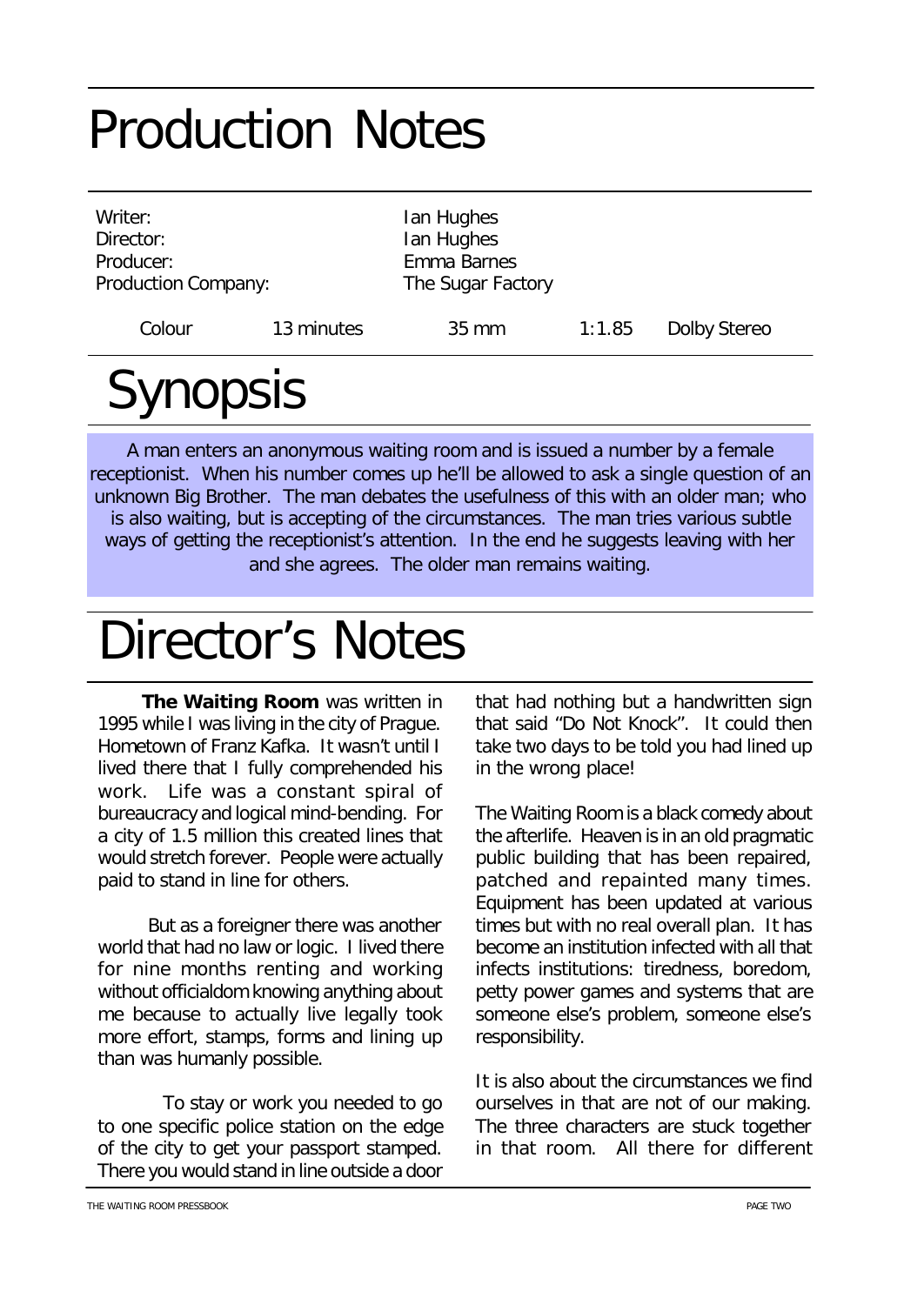reasons. They do not expect to be there long, so why get to know each other? It is about the challenge of trying to live in the moment.

 The young man is caught between his voice inside that is screaming "yell at someone", "get mad" and the reality of being at the mercy of a system that has no face but is petty and vindictive.

 It is about questions. A lot of the dialogue is in the form of questions (in fact one of the drafts consisted of nothing but questions). The situations are left as a series of unanswered questions but sometimes getting answers is a red herring. Often they may only confuse us more.

 I love the films of Finnish director Arki Kismaki. They are dark and cynical but ultimately joyful and very funny. He has a laconic stilted humour that is very Scandinavian but also is part of a very New Zealand humour.

 Some other sources of inspiration: Barton Fink, *Brazil, Viva la Bohem, Ariel* by Kismaki; Down by Law, *One Night on Earth* by Jim Jarmuch, The heaven scene in *Betelgeuse*, *The Kingdom* (Von Treer), and the humour of Bob Newheart.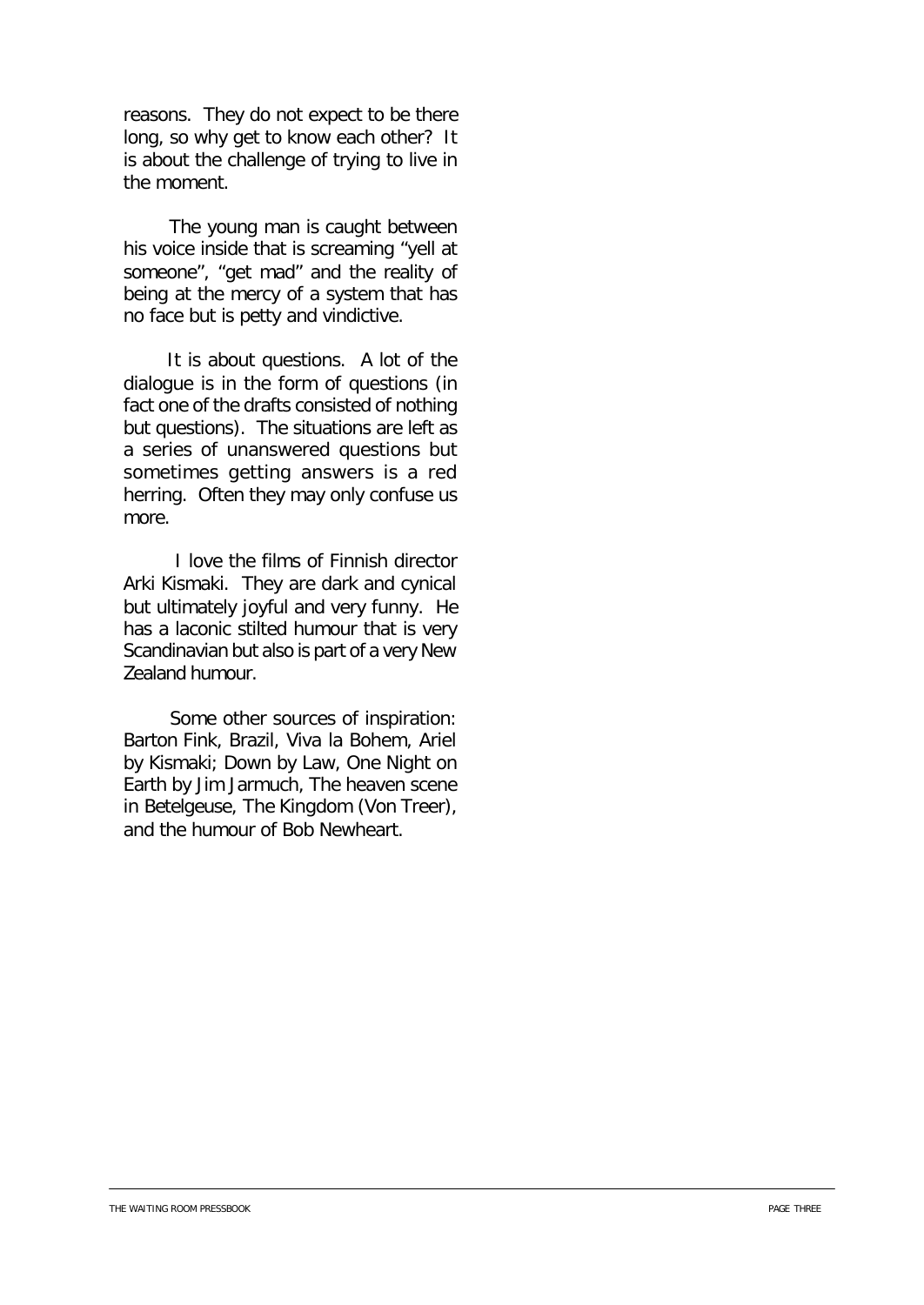## **Credits**

#### Cast

| <b>Young Man</b>                   | Ian Hughes            |
|------------------------------------|-----------------------|
| Woman                              | Sara Wiseman          |
| <b>Older Man</b>                   | <b>Stephen Paps</b>   |
| Crew                               |                       |
| Director/Writer                    | Ian Hughes            |
| Producer                           | Amanda Luise Barnes   |
| <b>Co-Producer</b>                 | Emma Aubin            |
| <b>Executive Producer</b>          | <b>Trevor Haysom</b>  |
| <b>Editor</b>                      | Cushla Dillon         |
| <b>Director of Photography</b>     | Simon Raby            |
| 1 <sup>st</sup> Assistant Director | Jennifer Butcher      |
| <b>Camera Assist.</b>              | <b>Todd Bilton</b>    |
| <b>Production Manager</b>          | Sophie Elworthy       |
| <b>Production Assistant</b>        | Dionne Davis          |
| <b>Unit Manager</b>                | Dean Williams         |
| <b>Clapper Loader</b>              | Louise Moore          |
| <b>Production Designer</b>         | Emma Aubin            |
| <b>Art Department Assist.</b>      | Hugh Sundae           |
| Construction                       | Glen Jensen           |
| <b>Set Painter</b>                 | Fiona Rennae          |
| Hair/Make-up                       | <b>Kelly Mitchell</b> |

THE WAITING ROOM PRESSBOOK **PAGE FOUR** PAGE FOUR CONTROL INTO THE WAITING ROOM PROSE FOUR